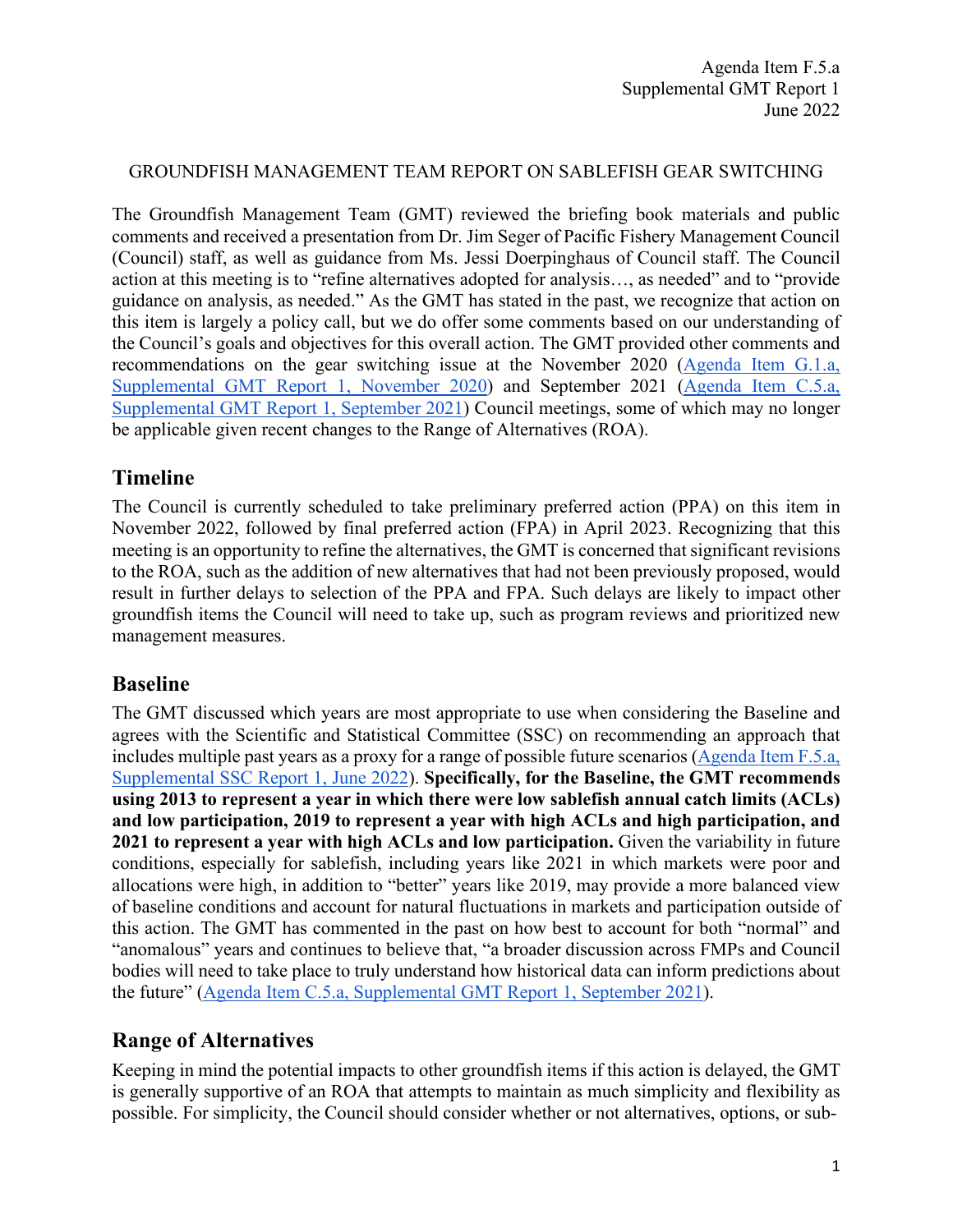options included (with the exception of No Action) would accomplish the Council's objective of "keep[ing] northern sablefish gear switching from impeding the attainment of northern individual fishing quota (IFQ) allocations with trawl gear, while considering impacts on current operations and investments" (Purpose and Need, [Agenda Item F.5, Attachment 4, June 2022\)](https://www.pcouncil.org/documents/2022/05/f-5-attachment-4-gear-switching-alternatives-analysis-annotated-outline.pdf/). If the Council believes that limiting gear switching to 29 percent would, at a minimum, improve the opportunity for trawl vessels to attain their northern IFQ allocations, the GMT points out that both alternatives currently put forward would seem to accomplish this objective. Other options and sub-options within those alternatives appear to largely be policy decisions that may be unnecessarily complex to meet the Purpose and Need. Furthermore, given the variety of possible partnership and linkage scenarios presented by the analysts, it is clear that a single method (e.g., cases where there are multiple qualifying entities connected to the same or multiple quota share (QS) accounts, under Alternative 1) would not meet the needs of all participants or entities in the fishery who could potentially benefit from flexibility to make the most appropriate business decisions for themselves, within the bounds of limiting gear switching to 29 percent.

The way that the Alternative 1 QS Holder Classifications listed in Table 2 of [Agenda Item F.5,](https://www.pcouncil.org/documents/2022/05/f-5-attachment-2-range-of-gear-switching-alternatives-adopted-for-analysis-by-the-council-at-its-september-2021-meeting-february-2022.pdf/)  [Attachment 2, June 2022](https://www.pcouncil.org/documents/2022/05/f-5-attachment-2-range-of-gear-switching-alternatives-adopted-for-analysis-by-the-council-at-its-september-2021-meeting-february-2022.pdf/) are titled seem to suggest that gear switching participants are not also IFQ participants. Although this is not likely the intention behind these titles, the GMT reminds the Council that gear switchers are in fact IFQ participants and not a separate sector from vessels using trawl gear. Gear switchers are simply taking advantage of a gear use flexibility built into the IFQ program. This is important to note, because the decision regarding QS splitting by gear type should not be viewed as an allocation split between sectors but rather between vessels within a single sector. This action would not create an additional sector beyond what already exists, and under the action alternatives, gear switchers would still be participants of the IFQ program. It is the GMT's understanding that, if Alternative 1 is chosen as FPA, these are only temporary classifications used to determine the ratios of trawl-only and any-gear QS each entity receives on an annual basis and would not be used for any purpose after implementation of this action.

The GMT reviewed the public comments submitted and offers the following thoughts on the requests made. Any alternatives or options that would allow for all IFQ participants to use any gear type to fish their quota after a specified conversion date (i.e., June 1 or September 1) would not be expected to limit gear switching to 29 percent, because more than 50 percent of gear switching tends to occur after September 1st. Furthermore, any alternative or option that would disallow gear switching after the fleet-wide 29 percent limit is met would effectively create a "race to fish", which is counter to the objectives of the trawl rationalization program. The GMT also reminds the Council that this action is a long-term policy that will be subject to natural market and allocation fluctuations. Implementing any one approach for only a few years and revisiting the issue to determine whether that approach is appropriate would not account for the long-term nature of this action, especially given the exceptionally high sablefish ACLs anticipated in 2023 and 2024.

## **Guidance on Provisions**

Lastly, the GMT views many of the questions posed by the analysts to be policy decisions by the Council that would be best informed by input from industry participants and, therefore, does not attempt to answer them, with the exception of question #9 under Alternative 1. This question asks, "should the northern sablefish QS control limit (3 percent) and annual vessel [Quota Pound] use